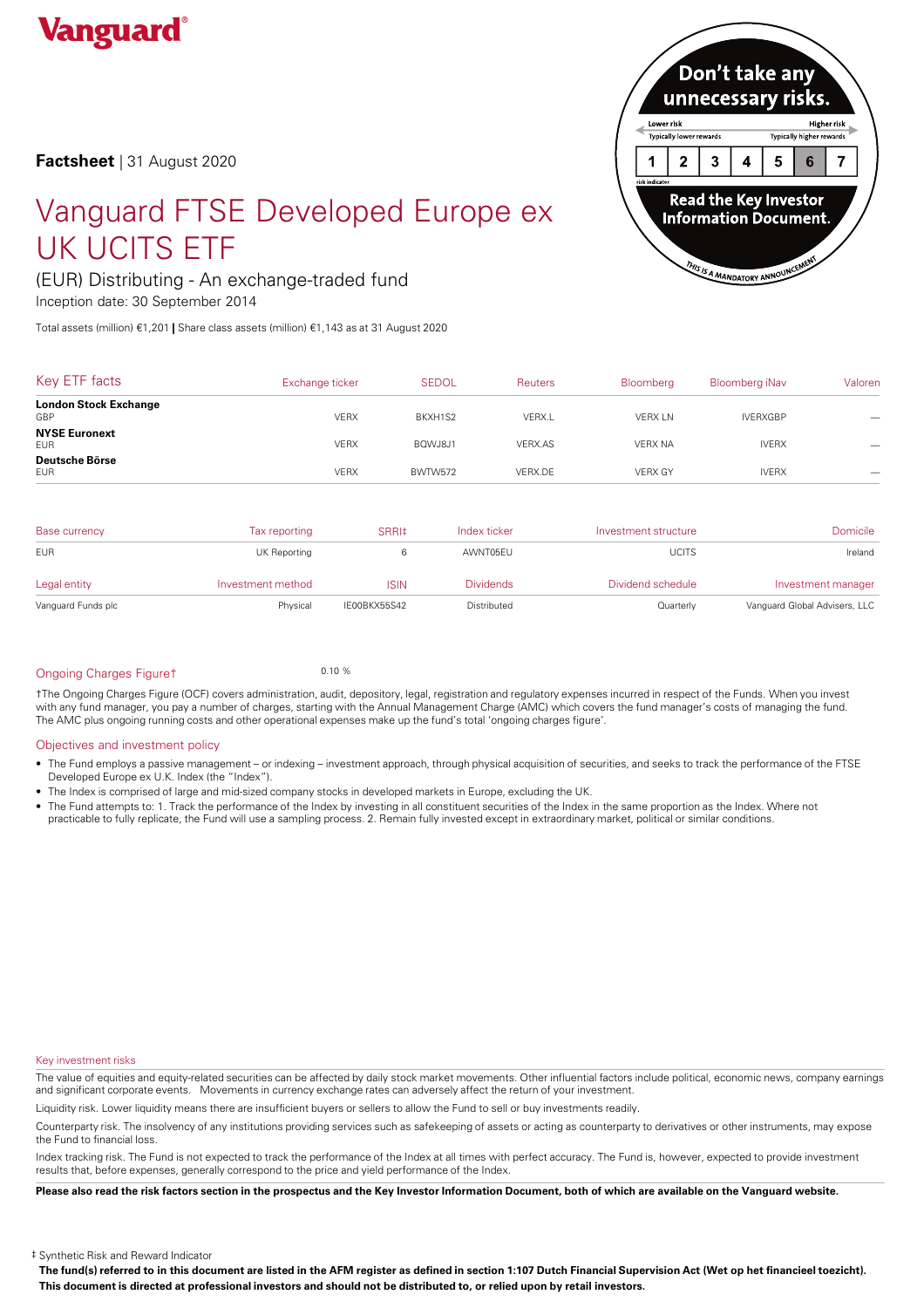# Vanguard FTSE Developed Europe ex UK UCITS ETF

(EUR) Distributing - An exchange-traded fund

Data as at 31 August 2020 unless otherwise stated.

# Performance summary\*\*

EUR**—**Vanguard FTSE Developed Europe ex UK UCITS ETF Benchmark — FTSE Developed Europe ex U.K. Index



| Performance**          | month | Quarter | Year to<br>date | year | 3 vears | 5 years | 10 years | Since<br>inception |
|------------------------|-------|---------|-----------------|------|---------|---------|----------|--------------------|
| Fund (Net of expenses) | 3.15% | 6.55%   | $-6.33%$        | .82% | 3.26%   | 4.56%   |          | 5.41%              |
| Benchmark              | 3.15% | 6.48%   | $-6.53%$        | .57% | 2.91%   | 4.16%   | 7.14%    | 4.98%              |

\*\*Figures for periods less than one year are cumulative returns. All other figures represent annual returns. Performance figures include the reinvestment of all dividends and any capital gains distributions. The performance data does not take account of the commissions and costs incurred in the issue and redemption of shares. Basis offund performance is NAV to NAV with gross income invested. Basis ofindex performance is total return. Performance and Data is calculated on closing NAV as at 31 August 2020.

**Past performance is not a reliable indicator of future results.**

Source: Vanguard; FTSE Developed Europe ex U.K. Index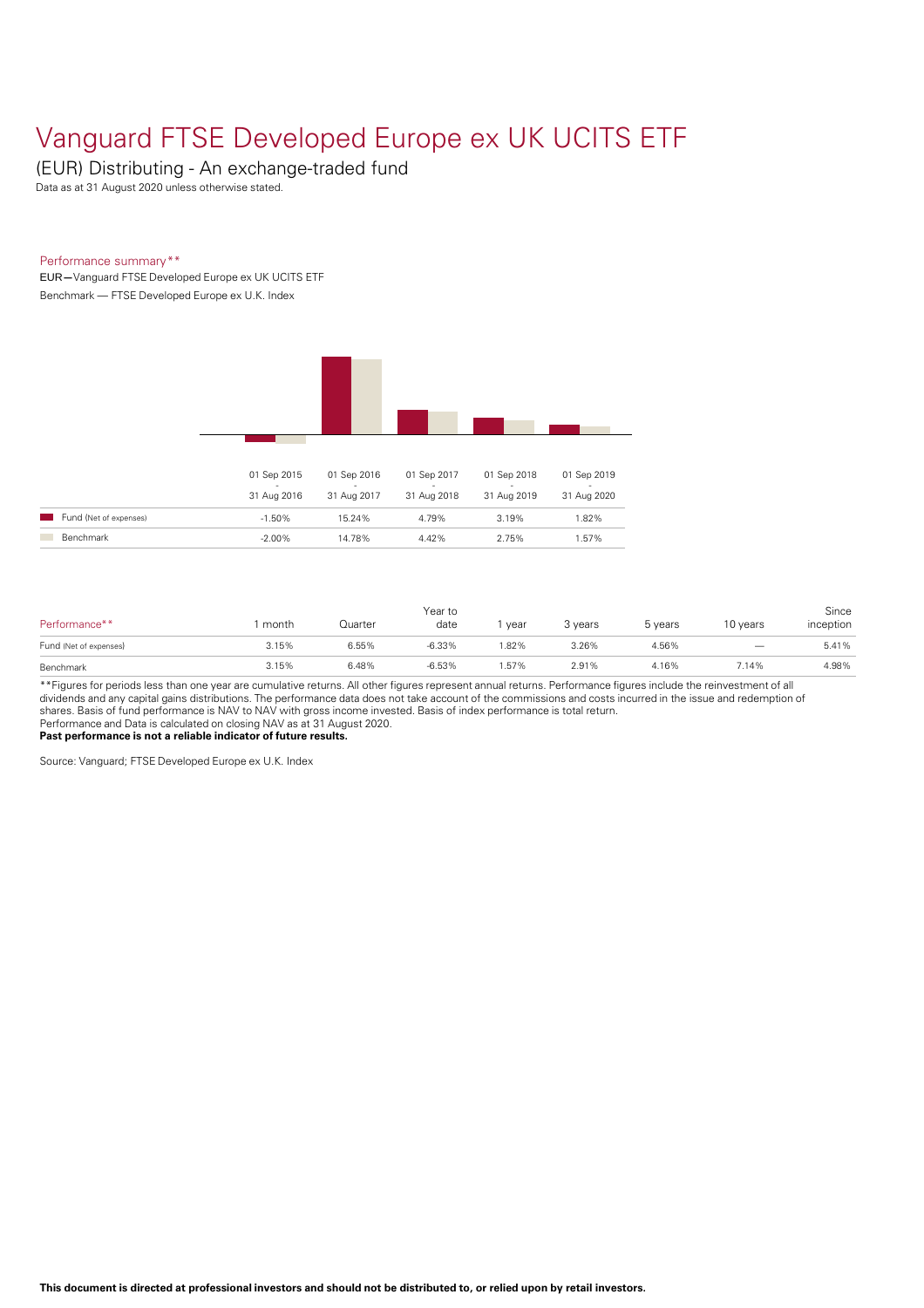# Vanguard FTSE Developed Europe ex UK UCITS ETF

# (EUR) Distributing - An exchange-traded fund

Data as at 31 August 2020 unless otherwise stated.

| <b>Characteristics</b>  | Fund   | Benchmark | Top 10            |
|-------------------------|--------|-----------|-------------------|
| Number of stocks        | 481    | 457       | Nestle S          |
| Median market cap       | €36.6B | €37.2B    | Roche H           |
| Price/earnings ratio    | 19.5x  | 19.7x     | Novartis          |
| Price/book ratio        | 1.8x   | 1.8x      | SAP SE            |
| Return on equity        | 13.7%  | 13.7%     | ASML H            |
| Earnings growth rate    | 8.2%   | 8.1%      | LVMH <sub>N</sub> |
| Turnover rate           | $-1%$  |           | Sanofi            |
| Equity yield (dividend) | 2.9%   | 2.9%      | Novo No           |

The PTR (Portfolio Turnover Rate) approach considers the total security purchases and sales, the total<br>subscriptions and redemptions and the average net assets of the fund to calculate the turnover figure. Data as at<br>30 Ju

## Top 10 holdings

| 4.9% |
|------|
| 3.6  |
| 2.6  |
| 2.6  |
| 2.1  |
| 1.7  |
| 1.6  |
| 1.5  |
| 1.5  |
| 1.3  |
|      |

**Top 10 approximately equals 23.4% of net assets**

Data as at 31 August 2020

# Weighted exposure

| Consumer Goods         | 19.1% |
|------------------------|-------|
| Health Care            | 16.8  |
| <b>Financials</b>      | 16.7  |
| Industrials            | 16.7  |
| Technology             | 9.5   |
| <b>Basic Materials</b> | 5.4   |

| Utilities                | 5.0% |
|--------------------------|------|
| <b>Consumer Services</b> | 4.0  |
| Oil & Gas                | 3.6  |
| Telecommunications       | 29   |
| Other                    | ሰ 2  |
|                          |      |

Sector categories are based on the Industry Classification Benchmark system ("ICB"), except for the "Other" category (if applicable), which includes securities that have not been provided an ICB classification as of the effective reporting period.

## Market allocation

| France      | 20.7% | Italy |
|-------------|-------|-------|
| Switzerland | 20.4  | Der   |
| Germany     | 19.9  | Spa   |
| Netherlands | 8.9   | Finl  |
| Sweden      | 6.6   | Bel   |
|             |       |       |

| Italy   | 4.9% |
|---------|------|
| Denmark | 4.8  |
| Spain   | 4.8  |
| Finland | 2.9  |
| Belgium | 2 O  |

## **Source: Vanguard**